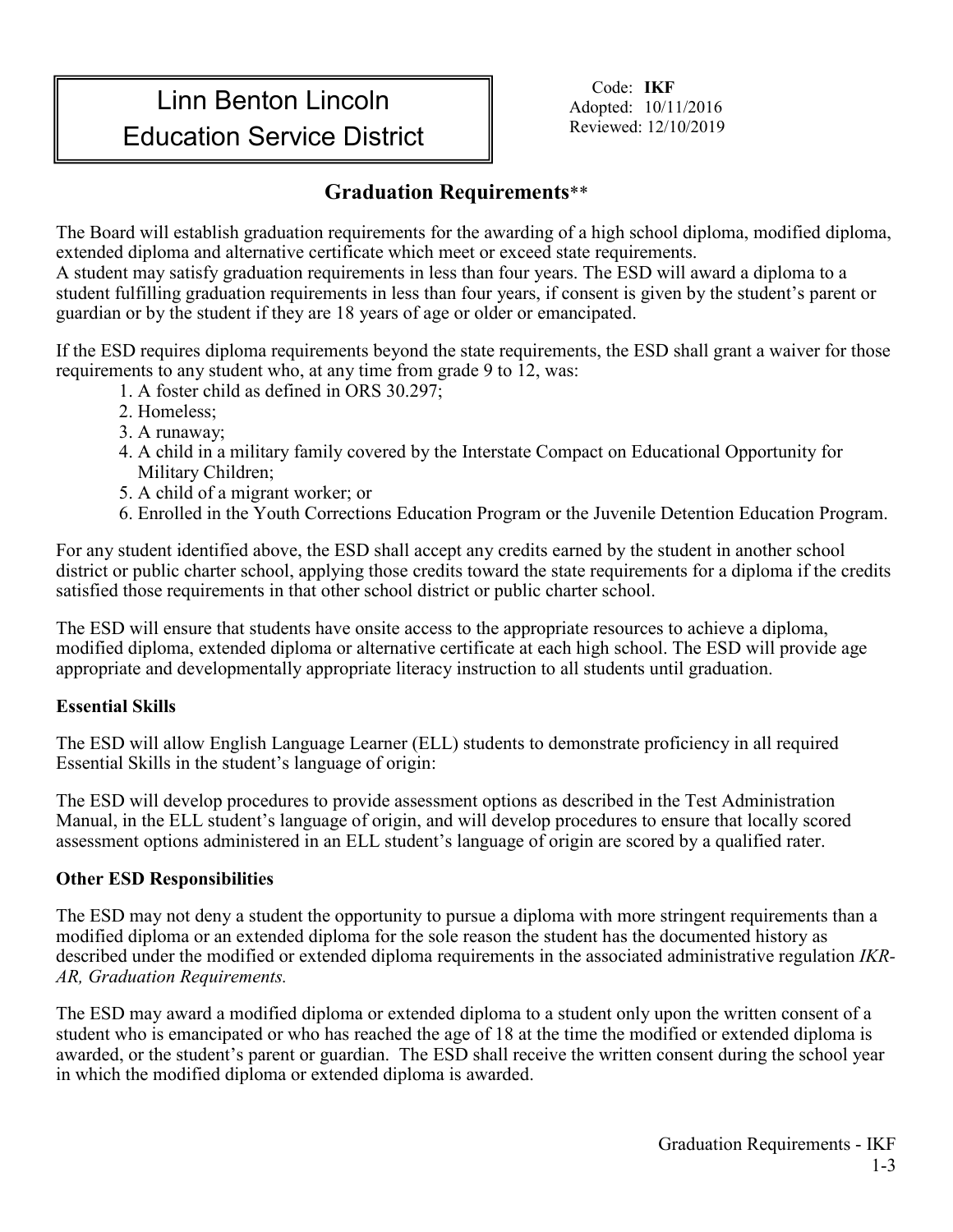A student shall have the opportunity to satisfy the requirements for a modified diploma, extended diploma or alternative certificate in either four years after starting the ninth grade, or until the student reaches the age of 21, if the student is entitled to a public education until the age of 21 under state or federal law.

A student may satisfy the requirements for a modified diploma, extended diploma or alternative certificate in less than four years but not less than three years to satisfy the requirements for a modified diploma, extended diploma or alternative certificate in less than four years, the student's parent or guardian or a student who is emancipated or has reached the age of 18 must provide written consent which clearly states the parent, guardian or student is waiving the fourth year and/or years until the student reaches the age of 21. A copy of the consent will be forwarded to the ESD superintendent who will annually report to the Superintendent of Public Instruction the number of such consents.

Beginning in grade five or after a documented history to qualify for a modified diploma, an extended diploma**,**  or an alternative certificate has been established, the ESD will annually provide to the parents or guardians of a student, information on the availability and requirements of a modified diploma, an extended diploma, and an alternative certificate.

A student who qualifies to receive or receives a modified diploma, extended diploma or alternative certificate will have the option of participating in a high school graduation ceremony with the student's class.

A student who receives a modified diploma, an extended diploma or alternative certificate shall have access to instructional hours, hours of transition services and hours of other services that are designed to meet the unique needs of the student and when added together provide a total number of hours of instruction and services that equals at least the total number of instructional hours that are required to be provided to students who are attending a public high school.

The ESD will award, to students with disabilities, a document certifying successful completion of program requirements. No document issued to students with disabilities educated in full or in part in a special education program shall indicate that the document is issued by such a program. When a student who has an IEP completes high school, the ESD will give the student an individualized summary of performance.

Eligible students with disabilities are entitled to a free appropriate public education (FAPE) until the age of 21, even if they have earned a modified diploma, an extended diploma, an alternative certificate or completion of a General Education Development document. The continuance of services for students with disabilities for a modified diploma, an extended diploma or an alternative certificate is contingent on the IEP team determining the student's continued eligibility and special education services are needed.

Students and their parents will be notified of graduation and diploma requirements.

The ESD may not deny a diploma to a student who has opted-out of the statewide assessments if the student is able to satisfy all other requirements for the diploma. Students who opt-out will need to meet the Essential Skills graduation requirement using another approved assessment option.

The ESD shall establish conduct and discipline consequences for student-initiated test impropriety. "Studentinitiated test impropriety" means student conduct that is inconsistent with the *Test Administrator Manual* accompanying guidance; or results in a score that is invalid.

END OF POLICY

**Legal Reference(s):**

[ORS 329.0](https://www.oregonlegislature.gov/bills_laws/ors/ors329.html)95 [ORS 329.](https://www.oregonlegislature.gov/bills_laws/ors/ors329.html)451 [ORS 329.](https://www.oregonlegislature.gov/bills_laws/ors/ors329.html)479 [ORS 339.](https://www.oregonlegislature.gov/bills_laws/ors/ors339.html)115 [ORS 339.5](https://www.oregonlegislature.gov/bills_laws/ors/ors339.html)05 [ORS 343.2](https://www.oregonlegislature.gov/bills_laws/ors/ors343.html)95